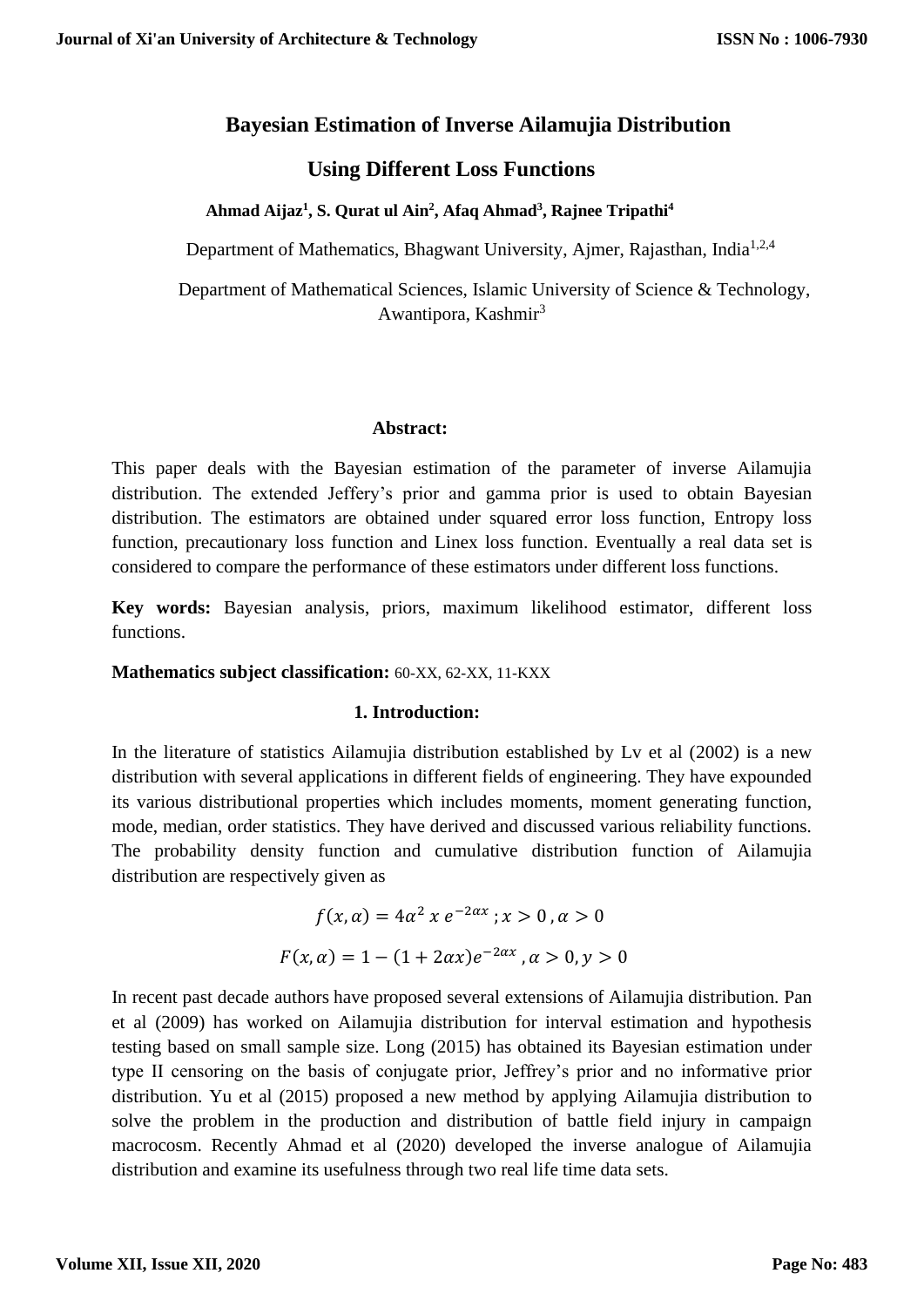Suppose *Y* is a random variable follows inverse Ailamujia distribution. Then its probability density function (p.d.f), is given by

$$
f(y, \alpha) = 4\alpha^2 \frac{1}{y^3} e^{-\frac{2\alpha}{y}}, \quad y > 0, \alpha > 0
$$
 (1.1)



 Figure (1.1) illustrates some possible shapes of p.d.f for varying parameters The corresponding cumulative distribution function (c.d.f), is given by

$$
F(Y) = \frac{(2\alpha + y)}{y} e^{-\frac{2\alpha}{y}}, \quad y > 0, \alpha > 0
$$
 (1.2)



y<br>Figure 1.2: cdf of IAD under different values of parameters

Figure (1.2) illustrates some possible shapes of c.d.f for varying parameters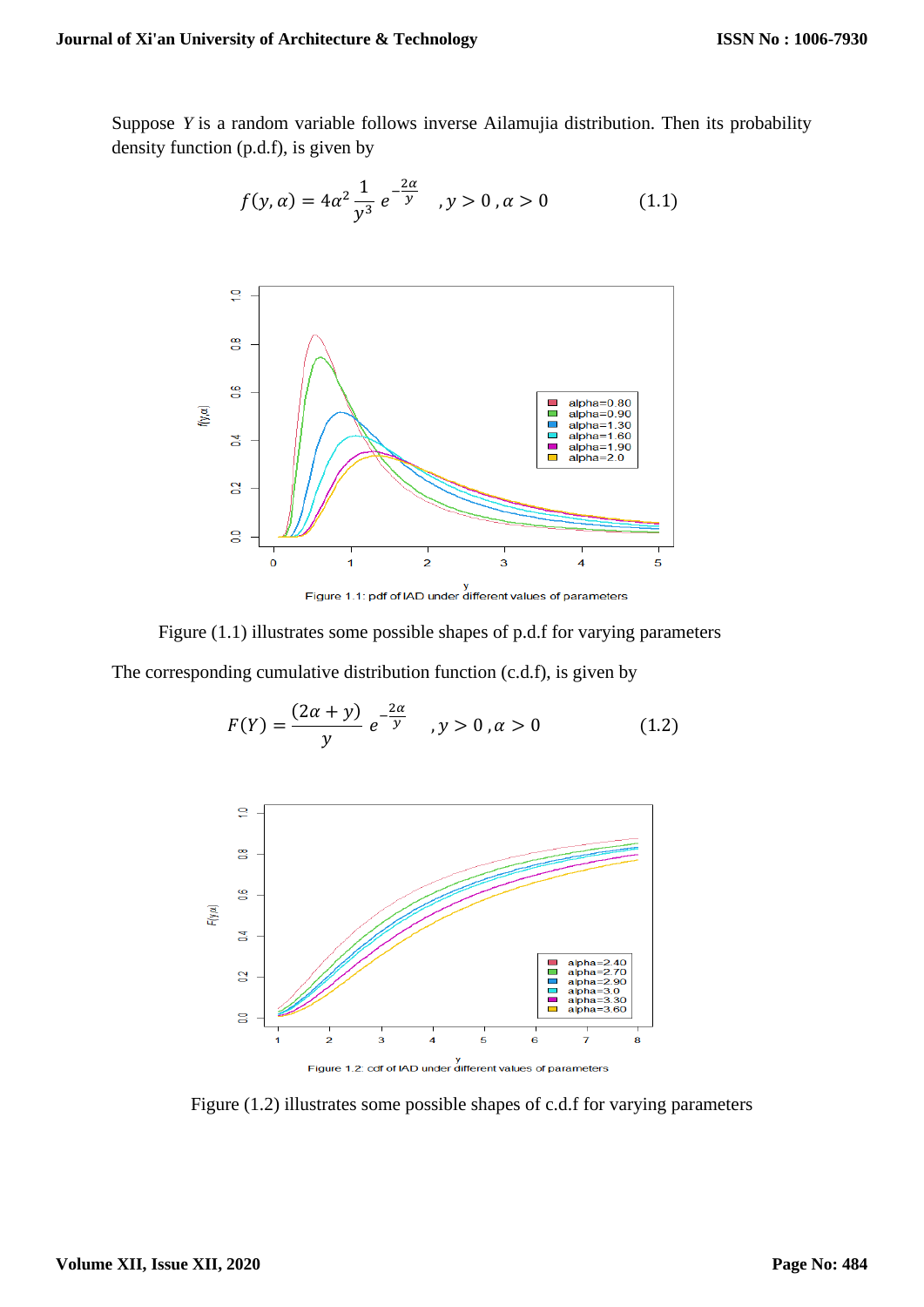## **2: Maximum Likelihood Estimation**

Let  $Y_1, Y_2, \ldots, Y_n$  be random samples from the inverse Ailamujia distribution. Then the likelihood function of inverse Ailamujia distribution is given as

$$
l = \prod_{i=1}^{n} f(y_i, \alpha)
$$
  
= 
$$
\prod_{i=1}^{n} 4\alpha^2 \frac{1}{y_i^3} e^{-\frac{2\alpha}{y_i}} = (4\alpha^2)^n \prod_{i=1}^{n} \frac{1}{y_i^3} e^{-2\alpha \sum_{i=1}^{n} \frac{1}{y_i}}
$$

Taking log we get log likelihood function as

$$
\log l = 2n \log 2\alpha - 3 \sum_{i=1}^{n} \log y_i - 2\alpha \sum_{i=1}^{n} \frac{1}{y_i}
$$

Differentiating w.r.t, we get

$$
\frac{\partial \log l}{\partial \alpha} = 2n \frac{1}{2\alpha} - 2 \sum_{i=1}^{n} \frac{1}{y_i}
$$

Now equating  $\frac{\partial \log l}{\partial \alpha} = 0$ , we get

$$
\hat{\alpha} = \frac{n}{2S}
$$

Where  $S = \sum_{i=1}^{n} y_i^{-1}$ 

# **3: Bayesian Estimation Of Inverse Ailamujia Distribution**

Bayesian estimation procedure is a remarkable way to estimate the parameters of the distribution model. This estimation provides a posterior distribution of an existing life time distribution by considering prior information. From Bayesian point of view there can't be put the lid on selecting prior(s) by considering one's prior(s) is more suitable than others. In case of meager interpretative information about the unknown parameter it is preferable to select non informative prior. However, if one has sufficient information about the parameter(s) it is better to select informative prior. The aim of present study is to obtain a Bayesian estimation of parameter  $\alpha$  of inverse Ailamujia distribution by using extended Jeffrey's and gamma prior. In recent past years several research papers have been published in this direction. Afaq et al(2018) estimation of parameters of two parameter exponentiated gamma distribution. Mudasir et al (2017) studied the Bayesian estimation of weighted Erlang distribution. Raqab and Madi(2009) studied Bayesian estimation for exponentiated Rayleigh distribution. Fatima Bi and Afaq Ahmad (2019) studied Bayesian estimation of the parameter of Ailamujia distribution. In this paper our goal is to find the Bayesian estimators of the parameters of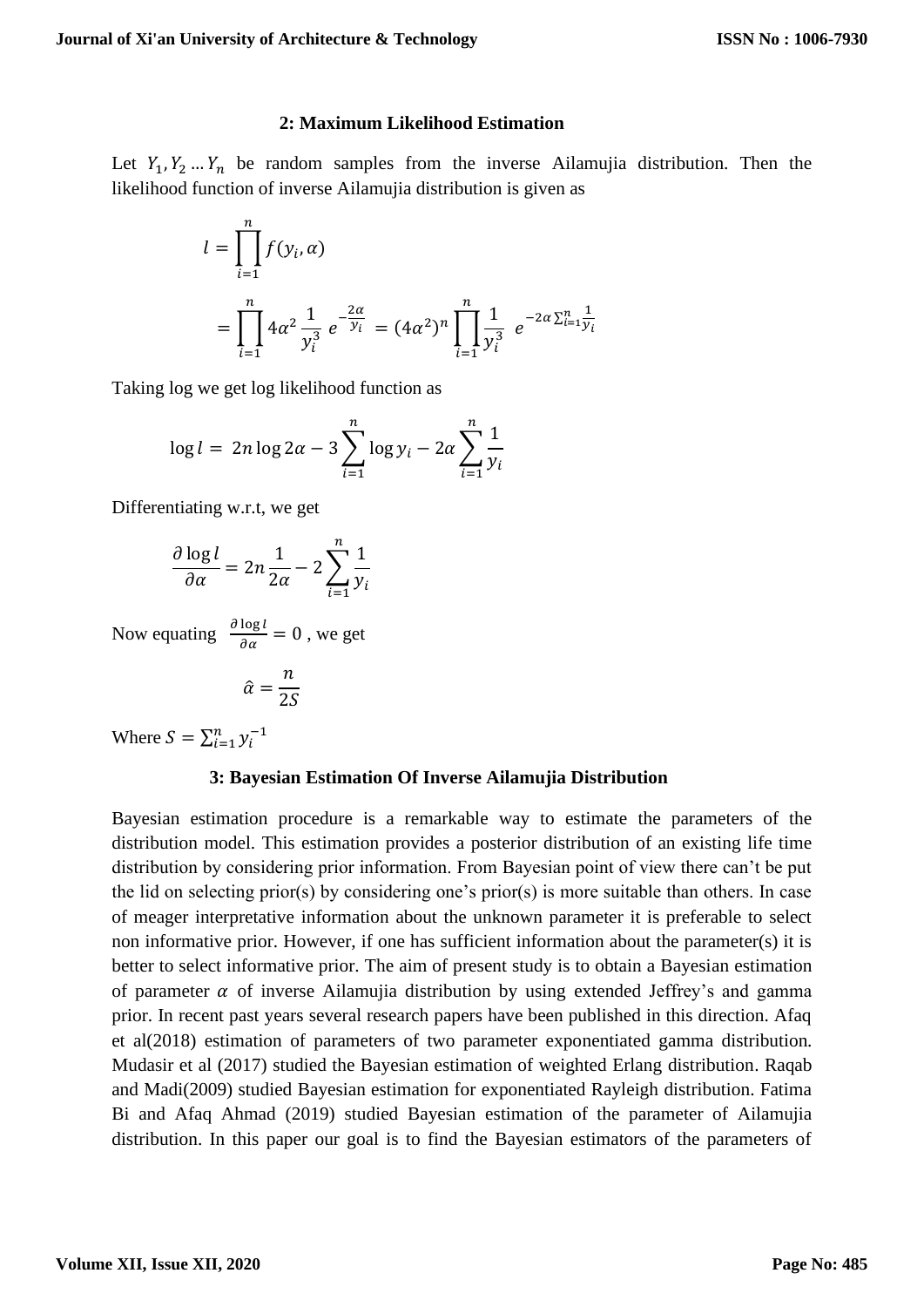inverse Ailamujia distribution using extended Jeffery's prior and gamma prior under different loss functions.

# **3.1: Bayesian Estimation Of Inverse Ailamujia Distribution Under The Assumption Of Extended Jeffery's Prior**

We assume the prior distribution of  $\alpha$  to be extended Jeffrey's prior i.e  $g(\alpha) \propto \frac{1}{\sqrt{2}}$  $\alpha^{2c}$ 

Under the assumption of extended Jeffrey's prior. The posterior distribution of  $\alpha$  can be obtained as

$$
\pi(\alpha|y) \propto l(\alpha|y)g(\alpha)
$$
\n
$$
\Rightarrow \pi(\alpha|y) \propto \left(4^n \prod_{i=1}^n \frac{1}{y_i^3}\right) \alpha^{2n} e^{-2\alpha \sum_{i=1}^n \frac{1}{y_i}} \frac{1}{\alpha^{2c}}
$$
\n
$$
\Rightarrow \pi(\alpha|y) = k \alpha^{2(n-c)} e^{-2\alpha \sum_{i=1}^n \frac{1}{y_i}}
$$

Where k is independent of  $\alpha$  and

$$
k^{-1} = \int_0^\infty \alpha^{2(n-c)} e^{-2\alpha \sum_{i}^n \frac{1}{y_i}} d\alpha
$$

$$
k^{-1} = \frac{\Gamma(2n - 2c + 1)}{\left(2 \sum_{i}^\infty \frac{1}{y_i}\right)^{2n - c + 1}}
$$

So that  $k$ 

$$
z = \frac{\left(2\sum_{i=1}^{\infty} \frac{1}{y_i}\right)^{2(n-c)+1}}{\Gamma(2n-2c+1)} = \frac{(2S)^{2(n-c)+1}}{\Gamma(2n-2c+1)}
$$

Where  $S = \sum_{i=1}^{\infty} \frac{1}{i}$  $y_i$ ∞<br>i

Hence the posterior distribution of  $\alpha$  is given as

$$
\pi(\alpha|y) = \frac{(2S)^{2(n-c)+1}}{\Gamma(2n-2c+1)} \alpha^{2(n-c)} e^{-2S\alpha}
$$

Where  $S = \sum_{i=1}^{\infty} \frac{1}{i}$  $y_i$ ∞<br>i

# **3.1.1: Estimation Under Squared Error Loss Function (SELF)**

The squared error loss function is defined as  $l(\hat{\alpha}, \alpha) = c_1(\hat{\alpha} - \alpha)^2$  for some constantant  $c_1$ the risk function is given as

$$
R(\hat{\alpha}, \alpha) = E[I(\hat{\alpha}, \alpha)]
$$

#### **Volume XII, Issue XII, 2020**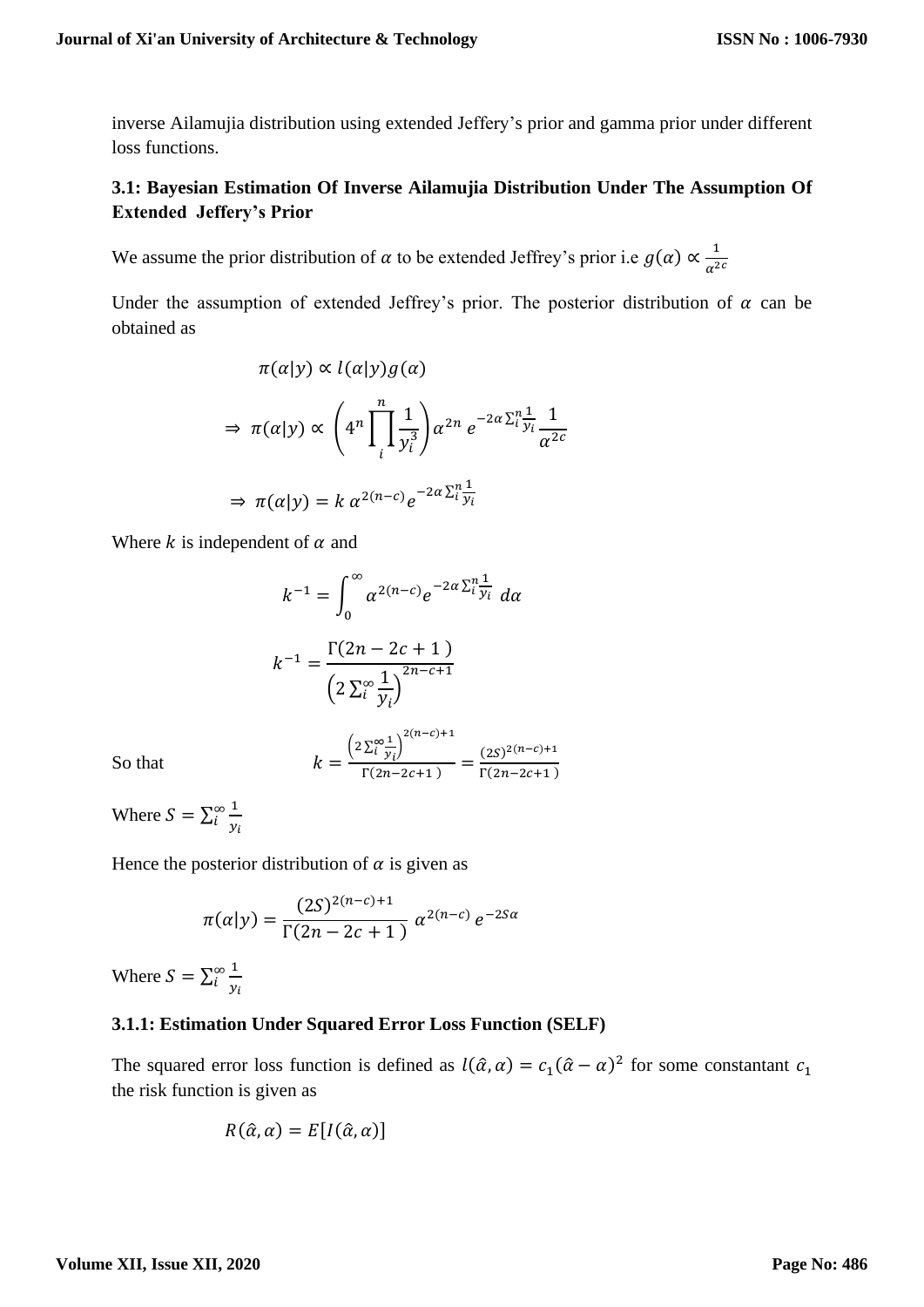$$
= \int_0^{\infty} c_1(\hat{\alpha} - \alpha)^2 \frac{(2S)^{2(n-c)+1}}{\Gamma(2n - 2c + 1)} \alpha^{2(n-c)} e^{-2S\alpha} d\alpha
$$
  

$$
= c_1 \frac{(2S)^{2(n-c)+1}}{\Gamma(2n - 2c + 1)} \left[ \hat{\alpha} \int_0^{\infty} \alpha^{2(n-c)} e^{-2S\alpha} d\alpha + \int_0^{\infty} \alpha^{2(n-c)+1} e^{-2S\alpha} d\alpha \right]
$$

After solving the integral, we obtain

$$
= c_1 \frac{(2S)^{2(n-c)+1}}{\Gamma(2n-c+1)} \left[ \frac{\hat{\alpha}\Gamma(2n-2c+1)}{(2S)^{2(n-c)+1}} + \frac{(2n-2c+2)(2n-2c+1)\Gamma(2n-2c+1)}{(2S)^{2(n-c)+3}} - \frac{(2n-2c+1)\Gamma(2n-2c+1)}{(2S)^{2(n-c)+2}} \right]
$$
  

$$
R(\hat{\alpha}, \alpha) = c_1 \left[ \hat{\alpha}^2 + \frac{(2n-2c+2)(2n-2c+1)}{(2S)^2} - \frac{\hat{\alpha}(2n-2c+1)}{(2S)} \right]
$$

Now solving  $\frac{\partial R(\hat{\alpha},\alpha)}{\partial \hat{\beta}}$  $\frac{\partial (u,\alpha)}{\partial \hat{\alpha}}=0$ , we get

$$
\hat{\alpha}_s = \frac{(2n - 2c + 1)}{4S}
$$

Where  $s = \sum_{i=1}^{\infty} \frac{1}{i}$  $y_i$ ∞<br>i

## **3.1.2: Estimation Under Entropy Loss Function**

The entropy loss function is defined as  $L(\delta) = b[\delta - \log(\delta) - 1]$ ;  $b > 0$ ,  $\delta = \frac{\hat{a}}{b}$  $\frac{a}{\alpha}$  the risk functions given as

$$
R(\hat{\alpha}, \alpha) = \int_0^{\infty} b[\delta - \log(\delta) - 1] \frac{(2S)^{2(n-c)+1}}{\Gamma(2n - c + 1)} \alpha^{2(n-c)} e^{-2S\alpha} d\alpha
$$
  
\n
$$
R(\hat{\alpha}, \alpha) = b \frac{(2S)^{2(n-c)+1}}{\Gamma(2n - c + 1)} \int_0^{\infty} \left[ \frac{\hat{\alpha}}{\alpha} - \log \hat{\alpha} + \log \alpha - 1 \right] \alpha^{2(n-c)} e^{-2S\alpha} d\alpha
$$
  
\n
$$
= b \frac{(2S)^{2(n-c)+1}}{\Gamma(2n - 2c + 1)} \left[ \hat{\alpha} \int_0^{\infty} \alpha^{2(n-c)-1} e^{-2S\alpha} d\alpha - \log \hat{\alpha} \int_0^{\infty} \alpha^{2(n-c)} e^{-2S\alpha} d\alpha + \int_0^{\infty} (\log \alpha) \alpha^{2(n-c)} e^{-2S\alpha} d\alpha - \int_0^{\infty} \alpha^{2(n-c)} e^{-2S\alpha} d\alpha \right]
$$

After solving the integral, we obtain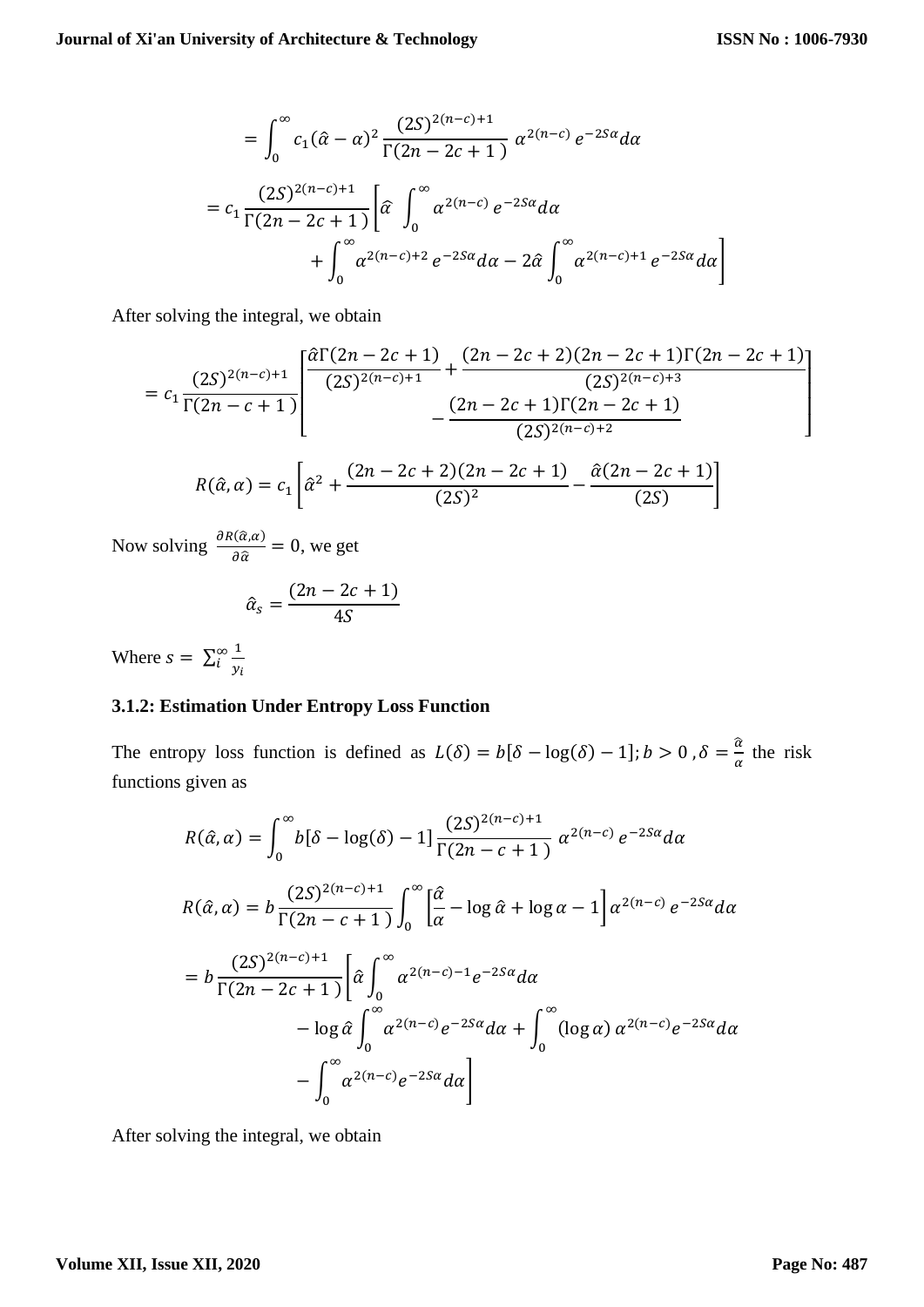$$
= b \frac{(2S)^{2(n-c)+1}}{\Gamma(2n-2c+1)} \left[ \hat{\alpha} \frac{\Gamma(2n-2c)}{(2S)^{2(n-c)}} - \log \hat{\alpha} \frac{\Gamma(2n-2c+1)}{(2S)^{2(n-c)+1}} + \frac{\Gamma'(2n-2c+1)}{(2S)^{2(n-c)+1}} - \frac{\Gamma(2n-2c+1)}{(2S)^{2(n-c)+1}} \right]
$$
  
=  $b \left[ \frac{\hat{\alpha}(S)}{(n-c)} - \log \hat{\alpha} + \frac{\Gamma'(2n-2c+1)}{\Gamma(2n-2c+1)} - 1 \right]$ 

Now solving  $\frac{\partial R(\hat{\alpha}, \alpha)}{\partial \hat{\alpha}} = 0$ , we get

$$
\hat{\alpha}_e = \frac{n-c}{S}
$$

Where  $s = \sum_{i=1}^{\infty} \frac{1}{i}$  $y_i$ ∞<br>i

# **3.1.3: Estimation Under Precautionary Loss Function**

The precautionary loss function is defined as  $(\hat{\alpha}, \alpha) = \frac{(\hat{\alpha} - \alpha)^2}{\hat{\alpha}}$  $\frac{a}{\hat{\alpha}}$ , the risk function is given as

$$
R(\hat{\alpha}, \alpha) = \int_0^{\infty} \frac{(\hat{\alpha} - \alpha)^2}{\hat{\alpha}} \frac{(2S)^{2(n-c)+1}}{\Gamma(2n - 2c + 1)} \alpha^{2(n-c)} e^{-2S\alpha} d\alpha
$$
  
\n
$$
R(\hat{\alpha}, \alpha) = \frac{(2S)^{2(n-c)+1}}{\Gamma(2n - c + 1)} \int_0^{\infty} \frac{(\hat{\alpha} - \alpha)^2}{\hat{\alpha}} \alpha^{2(n-c)} e^{-2S\alpha} d\alpha
$$
  
\n
$$
= \frac{(2S)^{2(n-c)+1}}{\Gamma(2n - 2c + 1)} \left[ \hat{\alpha} \int_0^{\infty} \alpha^{2(n-c)} e^{-2S\alpha} d\alpha + \frac{1}{\hat{\alpha}} \int_0^{\infty} \alpha^{2(n-c)+2} e^{-2S\alpha} d\alpha \right]
$$
  
\n
$$
- 2 \int_0^{\infty} \alpha^{2(n-c)+1} e^{-2S\alpha} d\alpha
$$

After solving the integral, we obtain

$$
= \frac{(2S)^{2(n-c)+1}}{\Gamma(2n-2c+1)} \left[ \hat{\alpha} \frac{\Gamma(2n-2c+1)}{(2S)^{2(n-c)+1}} + \frac{1}{\hat{\alpha}} \frac{\Gamma(2n-2c+3)}{(2S)^{2(n-c)+3}} - 2 \frac{\Gamma(2n-2c+2)}{(2S)^{2(n-c)+2}} \right]
$$

$$
= \left[ \hat{\alpha} + \frac{(2n-2c+2)(2n-2c+1)}{\hat{\alpha}(2S)^2} - \frac{2(2n-2c+1)}{(2S)} \right]
$$

Now solving  $\frac{\partial R(\hat{\alpha}, \alpha)}{\partial \hat{\alpha}} = 0$ , we get

$$
\hat{\alpha}_p = \frac{[(n-c+1)(2n-2c+1)]^{\frac{1}{2}}}{(S)}
$$

### **Volume XII, Issue XII, 2020**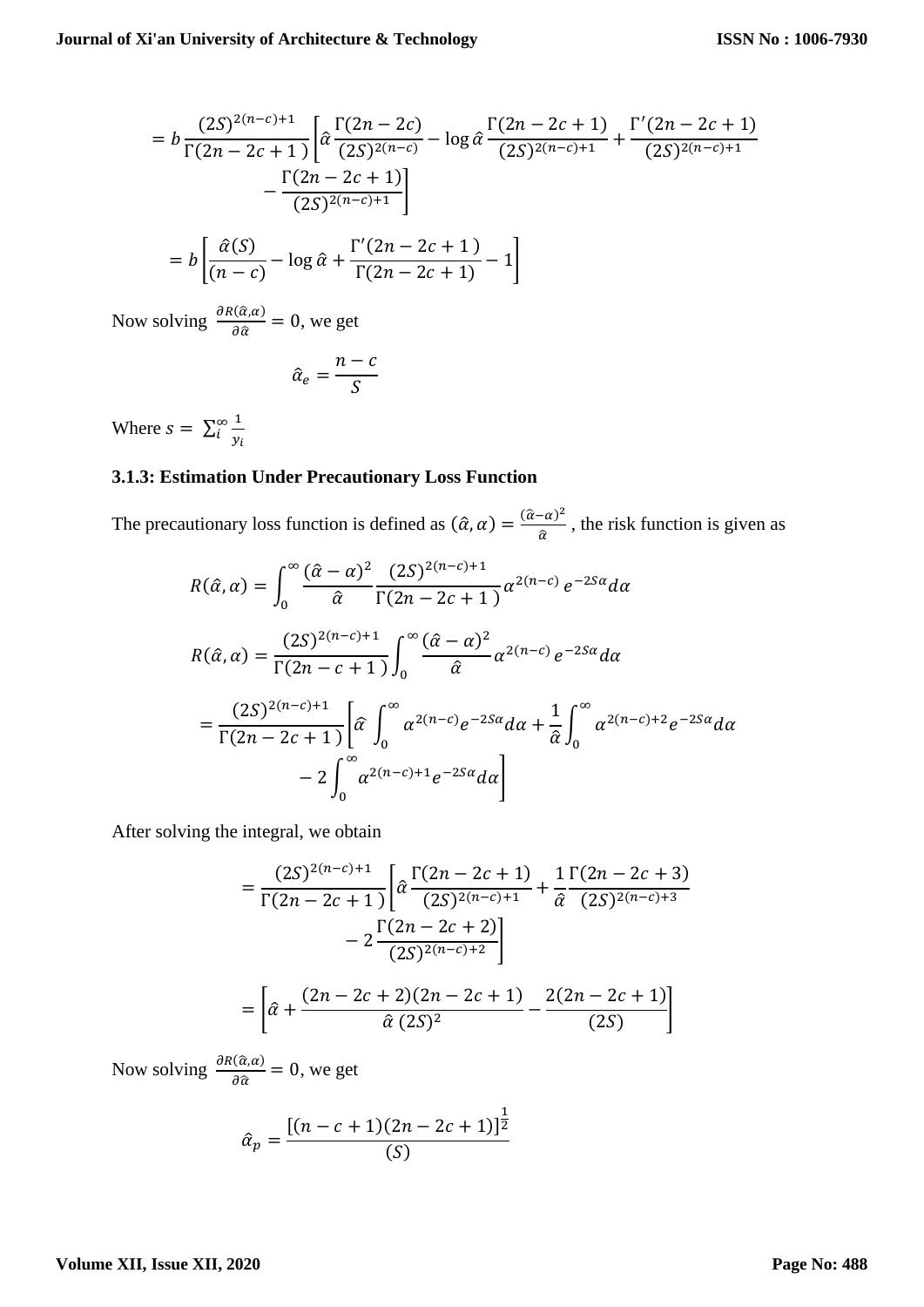Where  $S = \sum_{i=1}^{\infty} \frac{1}{i}$  $y_i$ ∞<br>i

#### **3.1.4: Estimation Under Linex Loss Function**

The linex loss function is defined as  $L(\hat{\alpha}, \alpha) = exp{b_1(\hat{\alpha} - \alpha)} - b_1(\hat{\alpha} - \alpha) - 1$ , the risk function is given as

$$
l(\hat{\alpha}, \alpha) = \frac{(2S)^{2(n-c)+1}}{\Gamma(2n - 2c + 1)} \int_0^{\infty} \{e^{(b_1(\hat{\alpha} - \alpha))} - b_1(\hat{\alpha} - \alpha) - 1\} \alpha^{2(n-c)} e^{-2S\alpha} d\alpha
$$
  
\n
$$
= \frac{(2S)^{2(n-c)+1}}{\Gamma(2n - c + 1)} \Bigg[ e^{b_1 \hat{\alpha}} \int_0^{\infty} \alpha^{2(n-c)} e^{-\alpha(b_1 + 2S)} d\alpha - b_1 \hat{\alpha} \int_0^{\infty} \alpha^{2(n-c)} e^{-2S\alpha} d\alpha
$$
  
\n
$$
+ b_1 \int_0^{\infty} \alpha^{2(n-c)+1} e^{-2S\alpha} d\alpha - \int_0^{\infty} \alpha^{2(n-c)} e^{-2S\alpha} d\alpha \Bigg]
$$
  
\n
$$
= \frac{(2S)^{2(n-c)+1}}{\Gamma(2n - 2c + 1)} \Bigg[ e^{b_1 \hat{\alpha}} \frac{\Gamma(2n - 2c + 1)}{(b_1 + 2S)^{2(n-c)+1}} - b_1 \hat{\alpha} \frac{\Gamma(2n - 2c + 1)}{(2S)^{2(n-c)+1}} + b_1 \frac{\Gamma(2n - 2c + 2)}{(2S)^{2(n-c)+2}} - \frac{\Gamma(2n - 2c + 1)}{(2S)^{2(n-c)+1}} \Bigg]
$$
  
\n
$$
= \Bigg[ e^{b_1 \hat{\alpha}} \Bigg( \frac{2S}{b_1 + 2S} \Bigg)^{2(n-c)+1} - b_1 \hat{\alpha} + b_1 \frac{(2n - 2c + 1)}{(2S)} - 1 \Bigg]
$$
  
\nNow solving  $\frac{\partial l(\hat{\alpha}, \alpha)}{\partial \hat{\alpha}} = 0$ , we get

$$
\hat{\alpha}_l = \frac{1}{b_1} \log \left( \frac{b_1 + 2S}{2S} \right)^{2(n-c)+1}
$$

# **4.2: Bayesian Estimation Of Inverse Ailamujia Distribution Under The Assumption Of Gamma Distribution:**

We assume the prior distribution of  $\alpha$  to be gamma distribution i.e  $g(\alpha) \propto \frac{a^b}{\Gamma(b)}$  $\frac{a^b}{\Gamma(b)}e^{-a\alpha} \alpha^{b-1}$ 

Now under the assumption of gamma prior. The posterior distribution of  $\alpha$  can be obtained as

$$
\pi(\alpha|y) \propto l(\alpha|y)g(\alpha)
$$

$$
\Rightarrow \pi(\alpha|y) \propto \left(4^n \prod_{i=1}^n \frac{1}{y_i^3}\right) \alpha^{2n} e^{-2\alpha \sum_{i=1}^n \frac{a^b}{y_i}} \frac{a^b}{\Gamma(b)} e^{-a\alpha} \alpha^{b-1}
$$

$$
\Rightarrow \pi(\alpha|y) = k \alpha^{2n+b-1} e^{-\alpha \left(a+2\sum_{i=1}^n \frac{1}{y_i}\right)}
$$

Where  $k$  is independent of  $\alpha$  and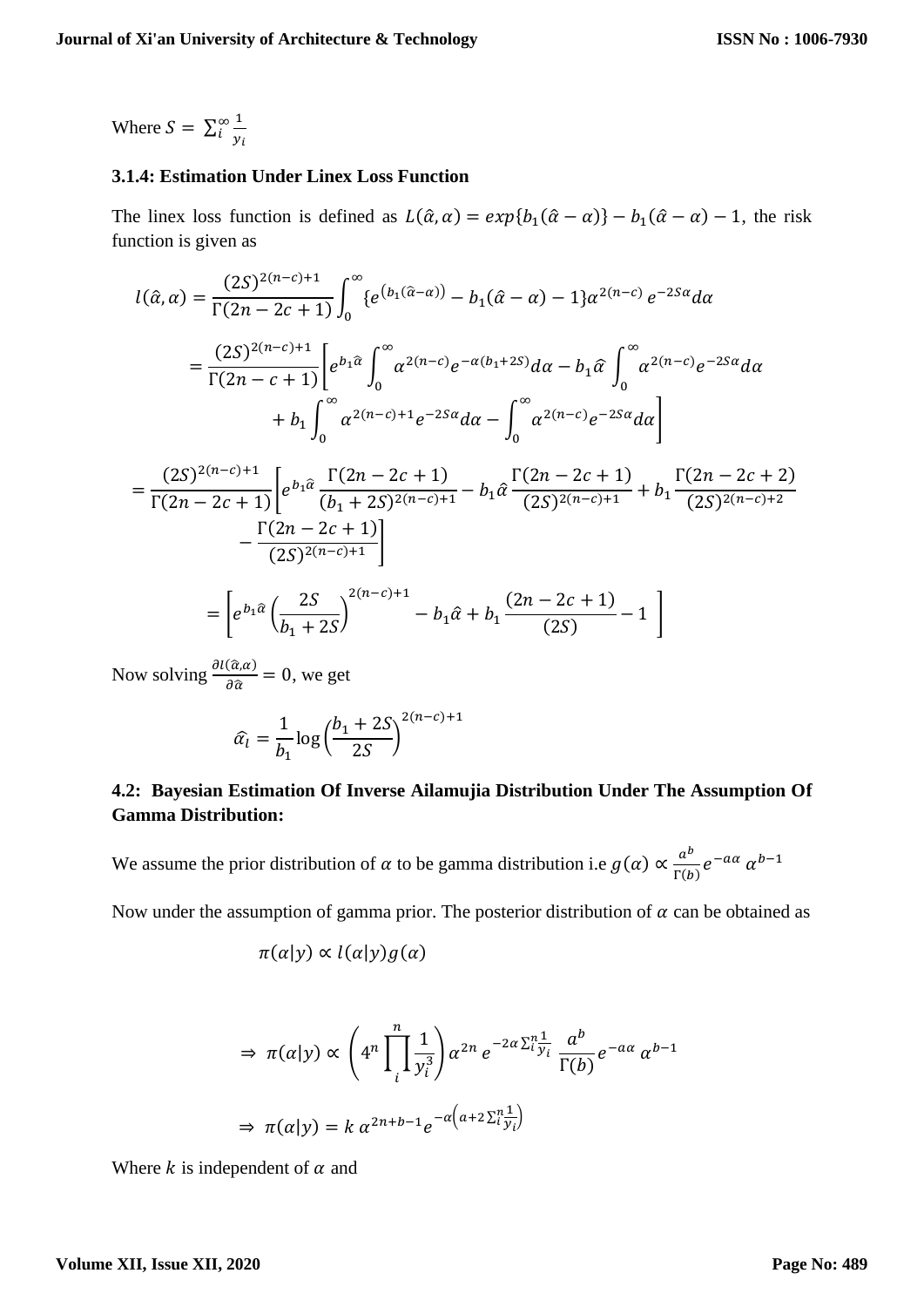$$
k^{-1} = \int_0^\infty \alpha^{2n+b-1} e^{-\alpha \left(a+2\sum_{i}^n \frac{1}{y_i}\right)} d\alpha
$$

$$
= \frac{\Gamma(2n+b)}{\left(a+2\sum_{i}^n \frac{1}{y_i}\right)^{2n+b}}
$$

So that

$$
k = \frac{\left(a + 2\sum_{i}^{n} \frac{1}{y_i}\right)^{2n+b}}{\Gamma(2n+b)} = \frac{(a + 2S)^{2n+b}}{\Gamma(2n+b)}
$$

Where  $S = \sum_{i=1}^{n} \frac{1}{n}$  $y_i$ n<br>i

Hence the posterior distribution of  $\alpha$  is given as

$$
\pi(\alpha|y) = \frac{(a+2S)^{2n+b}}{\Gamma(2n+b)} \alpha^{2n+b-1} e^{-\alpha(a+2S)}
$$

Where  $S = \sum_{i=1}^{n} \frac{1}{n}$  $y_i$ n<br>i

## **4.2.1: Estimation Under Squared Error Loss Function**

The squared error loss function is defined as  $l(\hat{\alpha}, \alpha) = c_1(\hat{\alpha} - \alpha)^2$  for some constantant  $c_1$ the risk function is given as

$$
R(\hat{\alpha}, \alpha) = E[I(\hat{\alpha}, \alpha)]
$$
  
= 
$$
\int_0^{\infty} c_1(\hat{\alpha} - \alpha)^2 \frac{(a + 2S)^{2n + b}}{\Gamma(2n + b)} \alpha^{2n + b - 1} e^{-\alpha(a + 2S)} d\alpha
$$
  
= 
$$
c_1 \frac{(a + 2S)^{2n + b}}{\Gamma(2n + b)} \int_0^{\infty} (\hat{\alpha} - \alpha)^2 \alpha^{2n + b - 1} e^{-\alpha(a + 2S)} d\alpha
$$

After solving the integral, we obtain

$$
R(\hat{\alpha}, \alpha) = c_1 \left[ \hat{\alpha}^2 + \frac{(2n+b)(2n+b+1)}{(a+2S)^2} - 2\hat{\alpha} \frac{(2n+b)}{(a+2S)} \right]
$$

Now solving  $\frac{\partial R(\hat{\alpha}, \alpha)}{\partial \hat{\alpha}} = 0$ , we get

$$
\hat{\alpha}_s = \frac{2n+b}{a+2S}
$$

Where  $S = \sum_{i=1}^{n} \frac{1}{n}$  $y_i$ n<br>i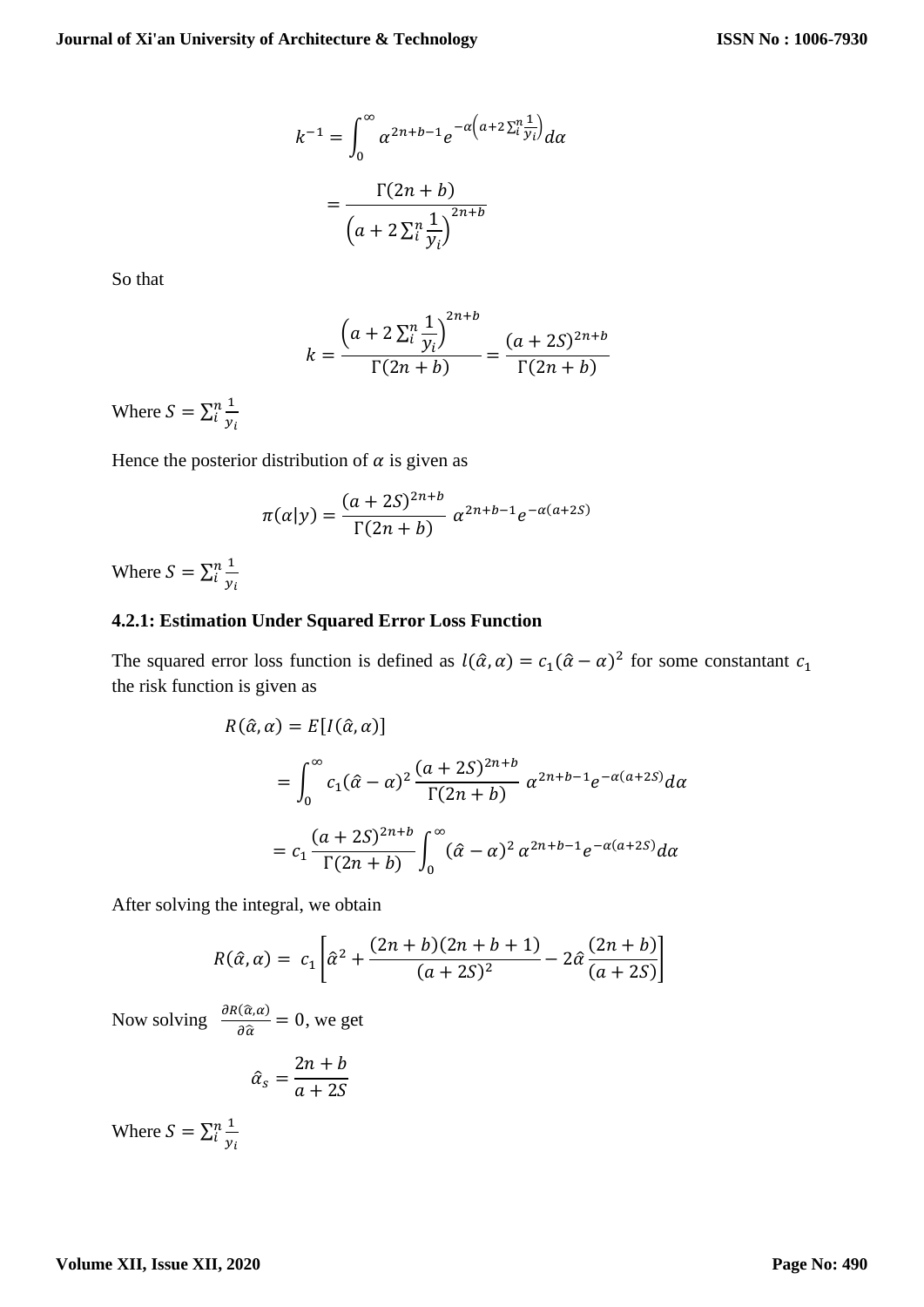### **4.2.2: Estimation Under Entropy Loss Function**

The entropy loss function is defined as  $L(\delta) = b[\delta - \log(\delta) - 1]; b > 0, \delta = \frac{\hat{a}}{a}$  $\frac{a}{\alpha}$  the risk functions given as

$$
R(\hat{\alpha}, \alpha) = \int_0^\infty b[\delta - \log(\delta) - 1] \frac{(a + 2S)^{2n + b}}{\Gamma(2n + b)} \alpha^{2n + b - 1} e^{-\alpha(a + 2S)} d\alpha
$$
  
= 
$$
b \frac{(a + 2S)^{2n + b}}{\Gamma(2n + b)} \int_0^\infty \left[ \frac{\hat{\alpha}}{\alpha} - \log \hat{\alpha} + \log \alpha - 1 \right] \alpha^{2n + b - 1} e^{-\alpha(a + 2S)} d\alpha
$$

After solving the integral, we obtain

$$
R(\hat{\alpha}, \alpha) = b \left[ \hat{\alpha} \frac{(a+2S)}{(2n+b-1)} - \log \hat{\alpha} + \frac{\Gamma'(2n+b)}{\Gamma(2n+b)} - 1 \right]
$$

Now solving  $\frac{\partial R(\hat{\alpha}, \alpha)}{\partial \hat{\alpha}} = 0$ , we get

$$
\hat{\alpha}_e = \frac{2n + b - 1}{a + 2S}
$$

Where  $S = \sum_{i=1}^{n} \frac{1}{n}$  $y_i$ n<br>i

#### **4.2.3: Estimation Under Precautionary Loss Function**

The precautionary loss function is defined as  $l(\hat{\alpha}, \alpha) = \frac{(\hat{\alpha} - \alpha)^2}{\hat{\alpha}}$  $\frac{-a}{a}$ , the risk function is given as

$$
R(\hat{\alpha}, \alpha) = \frac{(a+2S)^{2n+b}}{\Gamma(2n+b)} \int_0^\infty \frac{(\hat{\alpha}-\alpha)^2}{\hat{\alpha}} \alpha^{2n+b-1} e^{-\alpha(a+2S)} d\alpha
$$

After solving the integral, we get

$$
= \left[ \hat{a} + \frac{(2n+b)(2n+b-1)}{\hat{a}(a+2S)^2} - 2\frac{(2n+b)}{(a+2S)} \right]
$$

Now solving  $\frac{\partial R(\hat{\alpha}, \alpha)}{\partial \hat{\alpha}} = 0$ , we get

$$
\hat{a}_p = \frac{[(2n+b)(2n+b-1)]^{\frac{1}{2}}}{(a+2S)}
$$

Where  $S = \sum_{i=1}^{n} \frac{1}{n}$  $y_i$ n<br>i

# **4.2.4: Estimation Under Linex Loss Function**

The linex loss function is defined as  $L(\hat{\alpha}, \alpha) = exp{b_1(\hat{\alpha} - \alpha)} - b_1(\hat{\alpha} - \alpha) - 1$ , the risk function is given as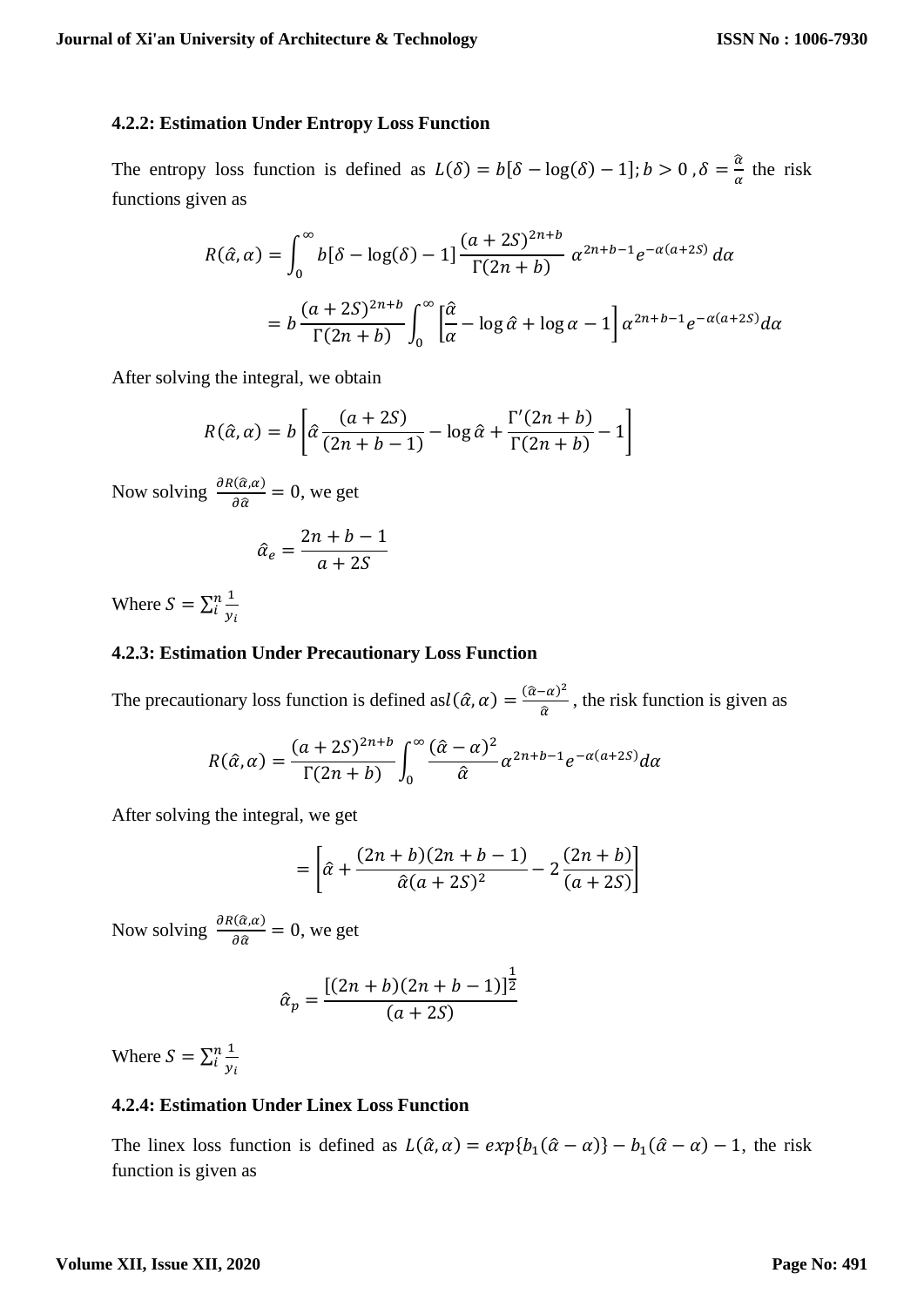$$
R(\hat{\alpha}, \alpha) = \frac{(a+2S)^{2n+b}}{\Gamma(2n+b)} \int_0^{\infty} \{e^{(b_1(\hat{\alpha}-\alpha))} - b_1(\hat{\alpha}-\alpha) - 1\} \alpha^{2n+b-1} e^{-\alpha(a+2S)} d\alpha
$$
  
= 
$$
\frac{(a+2S)^{2n+b}}{\Gamma(2n+b)} \left[ e^{b_1 \hat{\alpha}} \int_0^{\infty} \alpha^{2n+b-1} e^{-\alpha(a+b_1+2S)} d\alpha + b_1 \int_0^{\infty} \alpha^{2n+b} e^{-\alpha(a+2S)} d\alpha + b_1 \int_0^{\infty} \alpha^{2n+b} e^{-\alpha(a+2S)} d\alpha - \int_0^{\infty} \alpha^{2n+b-1} e^{-\alpha(a+2S)} d\alpha \right]
$$

After solving the integrals, we obtain

$$
R(\hat{\alpha}, \alpha) = \frac{(a+2S)^{2n+b}}{\Gamma(2n+b)} \bigg[ e^{b_1 \hat{\alpha}} \frac{\Gamma(2n+b)}{(a+b_1+2S)^{2n+b}} - b_1 \hat{\alpha} \frac{\Gamma(2n+b)}{(a+2S)^{2n+b}} + b_1 \frac{\Gamma(2n+b+1)}{(a+2S)^{2n+b+1}} - \frac{\Gamma(2n+b)}{(a+2S)^{2n+b}} \bigg]
$$

$$
= \bigg[ e^{b_1 \hat{\alpha}} \bigg( \frac{a+2S}{a+b_1+2S} \bigg)^{2n+b} - b_1 \hat{\alpha} + b_1 \frac{(2n+b)}{(a+2S)} - 1 \bigg]
$$

Now solving  $\frac{\partial R(\hat{\alpha}, \alpha)}{\partial \hat{\alpha}} = 0$ , we get

$$
\hat{\alpha}_l = \frac{1}{b_1} \log \left( \frac{a+b_1+2S}{a+2S} \right)^{2n+b}
$$

Where  $S = \sum_{i=1}^{n} \frac{1}{n}$  $y_i$ n<br>i

#### **5: Application**

In this section we provide an application through which the performance of the estimators and posterior risk of different loss function has been obtained. The data set are follows:

**Data set 1:** The data set represents the survival times (in days) of 72 guinea pigs infected with virulent tubercle bacilli, observed and reported by Bjerkedal (1960). The data are follows

0.1, 0.33, 0.44, 0.56, 0.59, 0.59, 0.72, 0.74, 0.92, 0.93, 0.96, 1, 1, 1.02, 1.05, 1.07, 1.07, 1.08, 1.08, 1.08, 1.09, 1.12, 1.13, 1.15, 1.16, 1.2, 1.21, 1.22, 1.22, 1.24, 1.3, 1.34, 1.36, 1.39, 1.44, 1.46, 1.53, 1.59, 1.6, 1.63, 1.68, 1.71, 1.72, 1.76, 1.83, 1.95, 1.96, 1.97, 2.02, 2.13, 2.15, 2.16, 2.22, 2.3, 2.31, 2.4, 2.45, 2.51, 2.53, 2.54, 2.78, 2.93, 3.27, 3.42, 3.47, 3.61, 4.02, 4.32, 4.58, 5.55, 2.54, 0.77.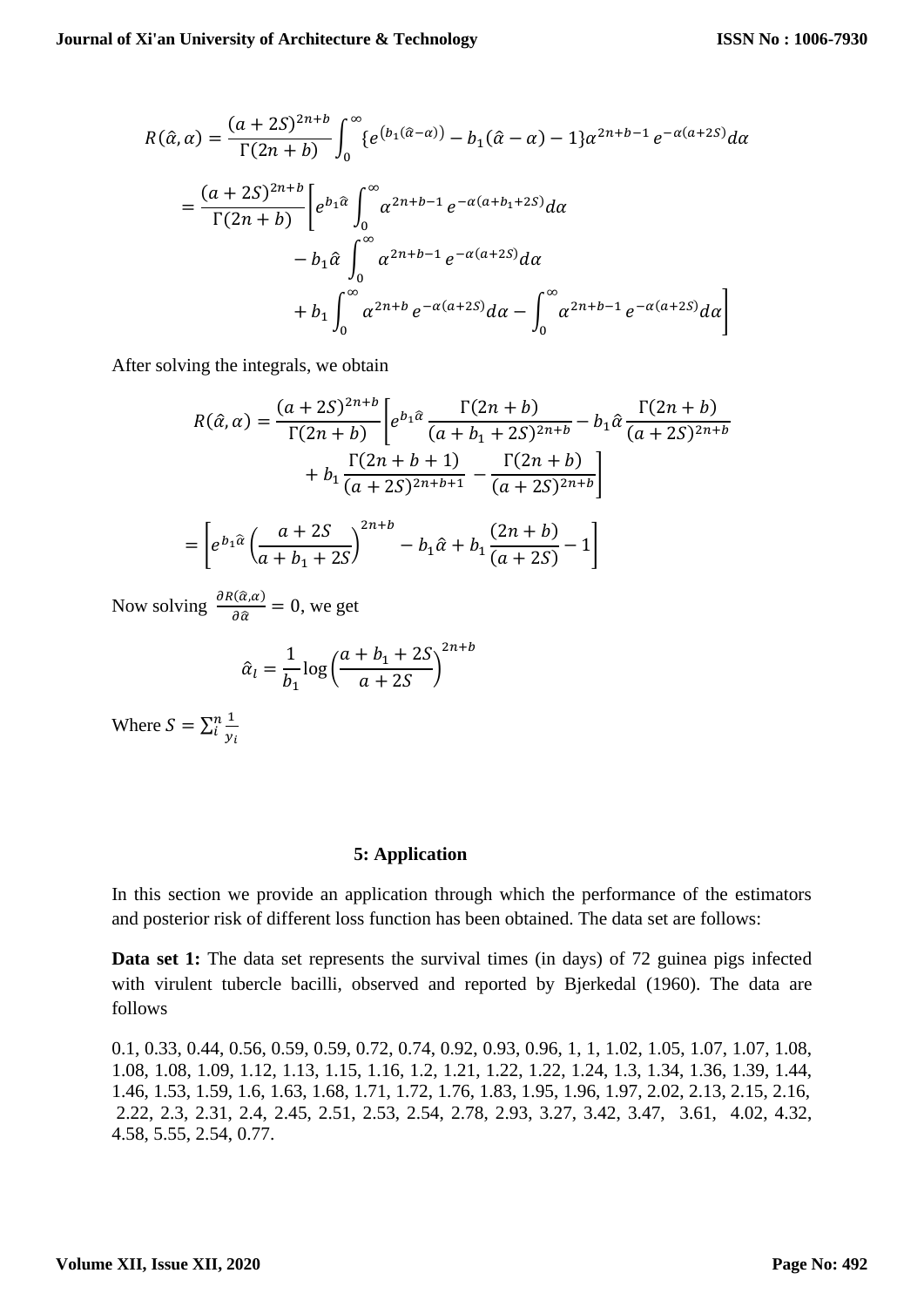By using different loss functions the Bayes estimates and posterior risks of the posterior distribution through both prior's are as follows where posterior risk are in parenthesis.

| $\alpha$ | $\mathsf{C}$ | $\hat{\alpha}$ | $\hat{\alpha}_S$ | $\hat{\alpha}_E$ | $\hat{\alpha}_P$ | $\hat{\alpha}_L$ |              |
|----------|--------------|----------------|------------------|------------------|------------------|------------------|--------------|
|          |              |                |                  |                  |                  | $b_1 = 0.01$     | $b_1 = 0.05$ |
| 1.0      | 0.5          | 0.5583         | 0.5583           | 1.109            | 2.241            | 1.116            | 1.116        |
|          |              |                | (1.260)          | (4.862)          | (17.97)          | (0.0111)         | (0.0558)     |
|          | 1.0          | 0.5583         | 0.5545           | 1.101            | 2.225            | 1.108            | 1.108        |
|          |              |                | (1.247)          | (4.862)          | (17.85)          | (0.0110)         | (0.0554)     |
|          | 1.5          | 0.5583         | 0.5506           | 1.093            | 2.210            | 1.1012           | 1.1010       |
|          |              |                | (1.234)          | (4.862)          | (17.73)          | (0.0110)         | (0.0550)     |
| 2.0      | 0.5          | 0.5583         | 0.5583           | 1.1090           | 2.2413           | 1.1167           | 1.1165       |
|          |              |                | (1.260)          | (4.862)          | (17.97)          | (0.0111)         | (0.0558)     |
|          | 1.0          | 0.5583         | 0.5545           | 1.1012           | 2.2258           | 1.1089           | 1.1088       |
|          |              |                | (1.247)          | (4.862)          | (17.85)          | (0.0110)         | (0.0554)     |
|          | 1.5          | 0.5583         | 0.5506           | 1.093            | 2.2102           | 1.1012           | 1.1010       |
|          |              |                | (1.234)          | (4.862)          | (17.73)          | (0.0110)         | (0.0550)     |
| 3.0      | 0.5          | 0.5583         | 0.5583           | 1.1090           | 2.2413           | 1.1167           | 1.1165       |
|          |              |                | (1.260)          | (4.862)          | (17.97)          | (0.0111)         | (0.0558)     |
|          | 1.0          | 0.5583         | 0.5545           | 1.1012           | 2.2258           | 1.1089           | 1.1088       |
|          |              |                | (1.247)          | (4.862)          | (17.85)          | (0.0110)         | (0.0554)     |
|          | 1.5          | 0.5583         | 0.5506           | 1.0935           | 2.2102           | 1.1012           | 1.1010       |
|          |              |                | (1.234)          | (4.862)          | (17.73)          | (0.0110)         | (05506)      |

 **Table 5.1 Bayes Estimation and Posterior Risks Using Jeffery's Prior**

 $\hat{\alpha}$  = MLE,  $\hat{\alpha}_s$  = Estimation under SELF,  $\hat{\alpha}_E$  = Estimation under Entropy,

 $\hat{\alpha}_P$  = Estimation under Precautionary,  $\hat{\alpha}_L$  = Estimation under LINEX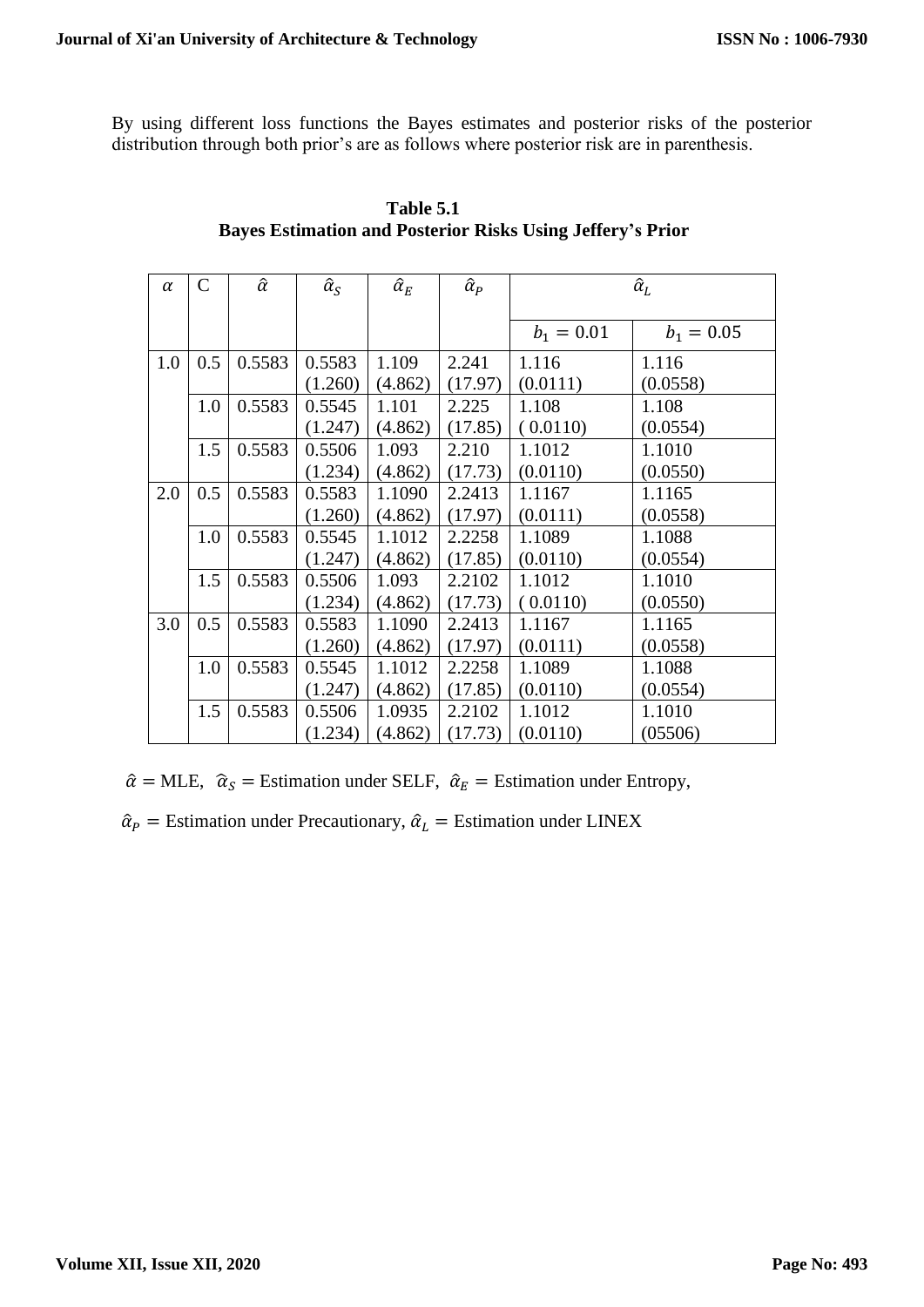| $\alpha$ | a   | $\mathbf b$ | $\hat{\alpha}$ | $\hat{\alpha}_{\rm S}$ | $\hat{\alpha}_E$ | $\hat{\alpha}_P$ | $\hat{\alpha}_L$ |              |
|----------|-----|-------------|----------------|------------------------|------------------|------------------|------------------|--------------|
|          |     |             |                |                        |                  |                  |                  |              |
|          |     |             |                |                        |                  |                  | $b_1 = 0.01$     | $b_1 = 0.05$ |
| 1.0      | 0.5 | 0.5         | 0.5583         | 1.1163                 | 1.1240           | 1.1124           | 1.1162           | 1.1161       |
|          |     |             |                | (0.0086)               | (4.8667)         | (1.1085)         | (0.0111)         | (0.0558)     |
|          |     |             |                |                        |                  |                  |                  |              |
|          | 0.5 | 1.0         | 0.5583         | 1.1201                 | 1.1279           | 1.1163           | 1.1201           | 1.1199       |
|          |     |             |                | (0.0086)               | (4.8666)         | (1.1124)         | (0.0112)         | (0.0560)     |
|          | 1.0 | 0.5         | 0.5583         | 1.1120                 | 1.119            | 1.1081           | 1.1119           | 1.1118       |
|          |     |             |                | (0.0085)               | (4.8705)         | (1.1043)         | (0.0111)         | (0.0556)     |
| 2.0      | 0.5 | 0.5         | 0.5583         | 1.1163                 | 1.1240           | 1.1124           | 1.1162           | 1.1161       |
|          |     |             |                | (0.0086)               | (4.8667)         | (1.1085)         | (0.0111)         | (0.0558)     |
|          | 0.5 | 1.0         | 0.5583         | 1.1201                 | 1.1279           | 1.1163           | 1.1201           | 1.1199       |
|          |     |             |                | (0.0086)               | (4.8666)         | (1.1124)         | (0.0112)         | (0.0560)     |
|          | 1.0 | 0.5         | 0.5583         | 1.1120                 | 1.1197           | 1.1081           | 1.1119           | 1.1118       |
|          |     |             |                | (0.0085)               | (4.8705)         | (1.1043)         | (0.0111)         | (0.0556)     |
| 3.0      | 0.5 | 0.5         | 0.5583         | 1.1163                 | 1.1240           | 1.1124           | 1.1162           | 1.1161       |
|          |     |             |                | (0.0086)               | (4.8667)         | (1.1085)         | (0.0111)         | (0.0558)     |
|          | 0.5 | 1.0         | 0.5583         | 1.1201                 | 1.1279           | 1.1163           | 1.1201           | 1.1199       |
|          |     |             |                | (0.0086)               | (4.8666)         | (1.1124)         | (0.0112)         | (0.05600)    |
|          | 1.0 | 0.5         | 0.5583         | 1.1120                 | 1.1197           | 1.1081           | 1.1119           | 1.1118       |
|          |     |             |                | (0.0085)               | (4.8705)         | (1.1043)         | (0.0111)         | (0.0556)     |

 **Table 5.2 Bayes Estimation and Posterior Risks Using Gamma Prior**

Among other loss functions, it is evident from Table 5.1 and Table 5.2. That the Linex loss function shows smaller Bayes posterior risk under the both assumptions (extended Jeffery's prior and gamma prior). According to decision rule of less Bayes posterior risk, we accomplish that Linex loss function is more useful than others.

# **Conclusion:**

In this paper, we have initially obtained the Bayes posterior distribution and estimation of parameter of the inverse Ailamujia distribution under both informative and non-informative priors. We have discussed different loss functions among them Linex loss function provide less Bayes posterior risk. Eventually through an application, the performance of the estimators has been achieved.